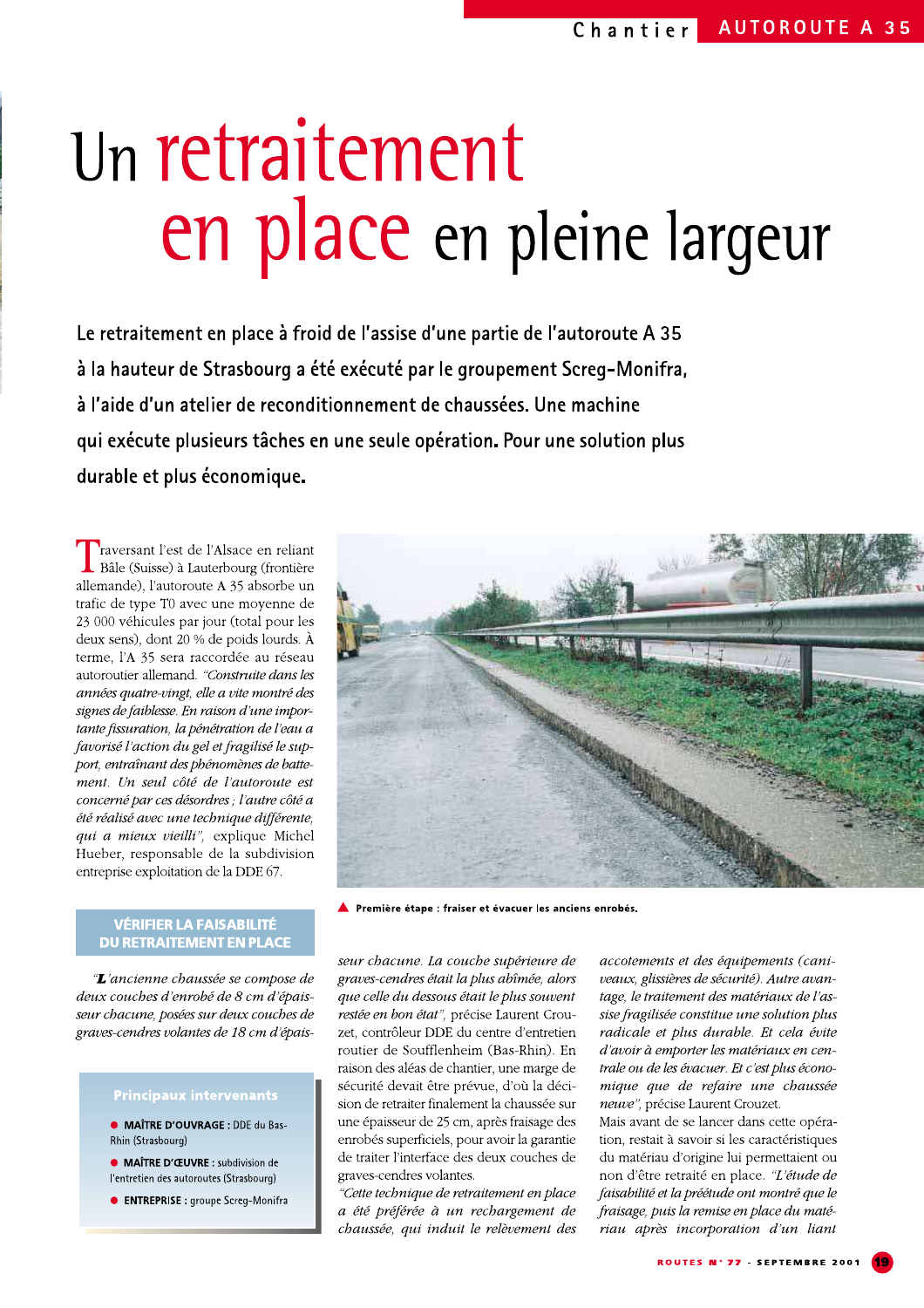

▲ La fraiseuse commence par décohésionner l'ancienne assise de chaussée en graves-cendres volantes sur 25 cm d'épaisseur.

bydraulique routier donnaient des résultats satisfaisants. La réalisation de planches d'essais et la mesure des résistances obtenues avec différents liants ont ensuite permis de choisir le dosage le plus approprié à ce chantier", détaille Daniel Vincent, responsable d'études du laboratoire du Cete Est (Strasbourg).

#### **UN RECYCLAGE À FROID SUR 25 CM D'ÉPAISSEUR**

"Première étape du chantier : le fraisage des enrobés superficiels et leur évacuation. Ensuite, le retraitement en place de l'assise s'effectue en une seule passe sur une épaisseur de 25 cm", explique Sylvie Walter, conducteur de travaux de la Screg, entreprise mandataire du groupement Screg-Monifra.

L'entreprise Monifra se charge du retraitement en place des matériaux à l'aide d'une machine Wirtgen WR 4500. Celle-ci peut assurer le recyclage de chaussées jusqu'à 30 cm d'épaisseur pour des largeurs comprises entre 3 et 4,50 m, grâce à sa table de compactage réglable. "Après le fraisage et le broyage de la chaussée pour la décohésionner, le matériau est recyclé par adjonction d'un mélange liant bydraulique routier/eau. On obtient ainsi un mélange bien plus bomogène que si le liant et l'eau étaient introduits séparément. La quantité de liant ajoutée reste constante pendant toute la durée du chantier, une

commande à microprocesseur régulant en permanence son débit", explique Jean-Paul Colin, directeur de l'entreprise Monifra.

Travaillant un peu à la manière d'une centrale à béton, le malaxeur intégré confère au matériau une parfaite régularité de performances. "Et cela d'autant plus qu'il s'agit d'une des rares machines de retraitement assurant une bomogénéisation à la fois transversale et longitudinale du matériau recyclé. Raison pour laquelle le toutvenant compacté de l'ancienne bande d'arrêt d'urgence (BAU) peut être mélangé intimement avec le reste des fraisats. La nouvelle BAU aura ainsi strictement la même composition que le reste de la chaussée. À l'arrière de la machine, la vis de répartition dispose le matériau recyclé sur toute la largeur de la bande avant l'intervention de la table de compactage vibrante. L'ensemble de ces opérations donne ainsi naissance à une nouvelle couche de fondation de bonne portance", ajoute Jean-Paul Colin.

## **UN LIANT RICHE EN LAITIER ET EN CHAUX**

"Sur ce chantier, le recours à un liant comportant un fort pourcentage de laitier s'imposait pour garantir sa souplesse d'emploi en arrière-saison. D'où le choix de l'ARC 3, un liant bydraulique routier riche à la fois en laitier et en chaux, qui est ici dosé à 4 %. Pour approvisionner le chantier, trois porteurs chargés à 27 tonnes sont venus chaque jour du site d'Ébange (Moselle) pendant dix jours. Ce qui représente un total d'environ 800 tonnes", explique Xavier Cachot, responsable de l'agence route est/centre-est des Ciments d'Origny.

"Les 10 m de largeur de la chaussée nous ont conduits à organiser le recyclage en trois bandes successives, deux de  $3,45$  m



A Ajouté au matériau fraisé, le mélange liant hydraulique routier/eau permet d'obtenir in situ la nouvelle grave hydraulique.



Large de 10 m, la chaussée est retraitée en trois bandes successives.